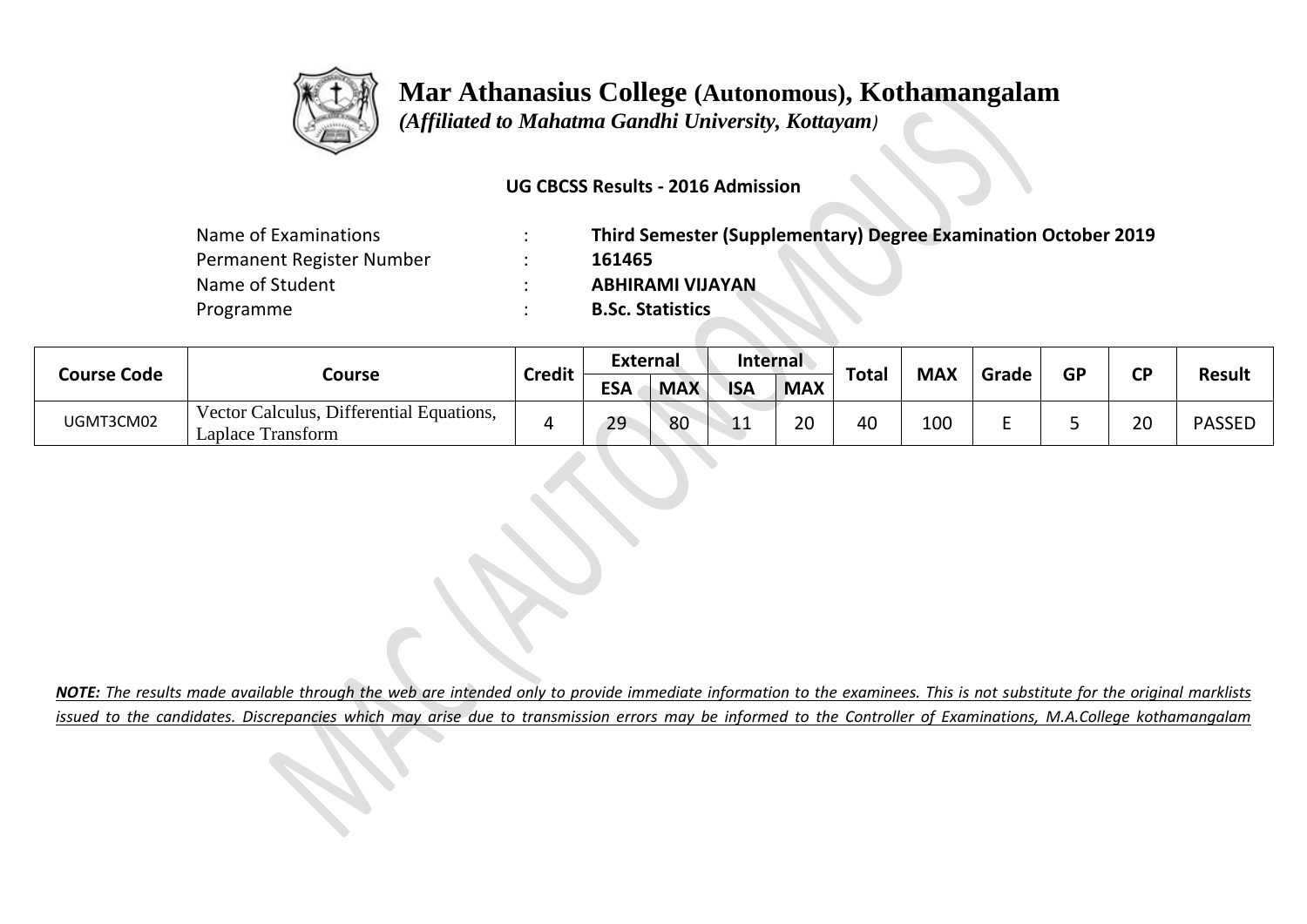

 *(Affiliated to Mahatma Gandhi University, Kottayam)*

#### **UG CBCSS Results - 2016 Admission**

| Name of Examinations      | Third Semester (Supplementary) Degree Examination October 2019 |
|---------------------------|----------------------------------------------------------------|
| Permanent Register Number | 161469                                                         |
| Name of Student           | <b>ANUMOL SHAJAN</b>                                           |
| Programme                 | <b>B.Sc. Statistics</b>                                        |

| <b>Course Code</b> |                                                               |               | External   |            | <b>Internal</b> |            |              | <b>MAX</b> |       | <b>GP</b> |           |               |
|--------------------|---------------------------------------------------------------|---------------|------------|------------|-----------------|------------|--------------|------------|-------|-----------|-----------|---------------|
|                    | Course                                                        | <b>Credit</b> | <b>ESA</b> | <b>MAX</b> | <b>ISA</b>      | <b>MAX</b> | <b>Total</b> |            | Grade |           | <b>CP</b> | <b>Result</b> |
| UGMT3CM02          | Vector Calculus, Differential Equations,<br>Laplace Transform |               | 15         | 80         | $\sim$<br>ᅩJ    | 20         | $- -$        | 100        | $- -$ | $- -$     | $- -$     | <b>FAILED</b> |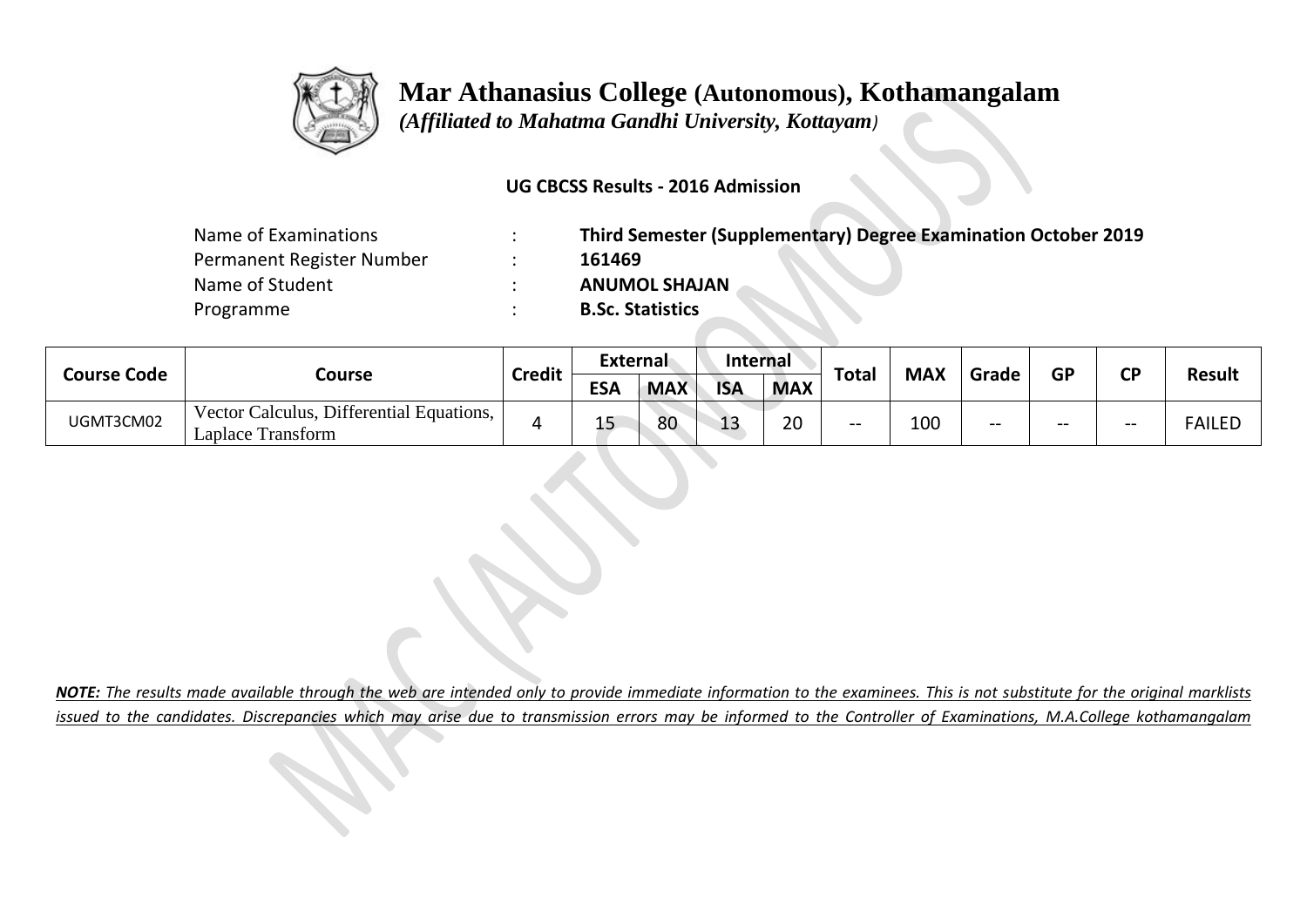

 *(Affiliated to Mahatma Gandhi University, Kottayam)*

#### **UG CBCSS Results - 2016 Admission**

| Name of Examinations      | Third Semester (Supplementary) Degree Examination October 2019 |
|---------------------------|----------------------------------------------------------------|
| Permanent Register Number | 161484                                                         |
| Name of Student           | <b>JASNA KASSIM</b>                                            |
| Programme                 | <b>B.Sc. Statistics</b>                                        |

| <b>Course Code</b> | Course                                                        |               | External   |            | Internal   |                    |              | <b>MAX</b> |       | GP | СD |               |
|--------------------|---------------------------------------------------------------|---------------|------------|------------|------------|--------------------|--------------|------------|-------|----|----|---------------|
|                    |                                                               | <b>Credit</b> | <b>ESA</b> | <b>MAX</b> | <b>ISA</b> | <b>MAX</b>         | <b>Total</b> |            | Grade |    |    | <b>Result</b> |
| UGMT3CM02          | Vector Calculus, Differential Equations,<br>Laplace Transform |               | 30         | 80         | . .        | $\mathsf{a}$<br>zu | 43           | 100        |       |    | ີ  | <b>PASSEL</b> |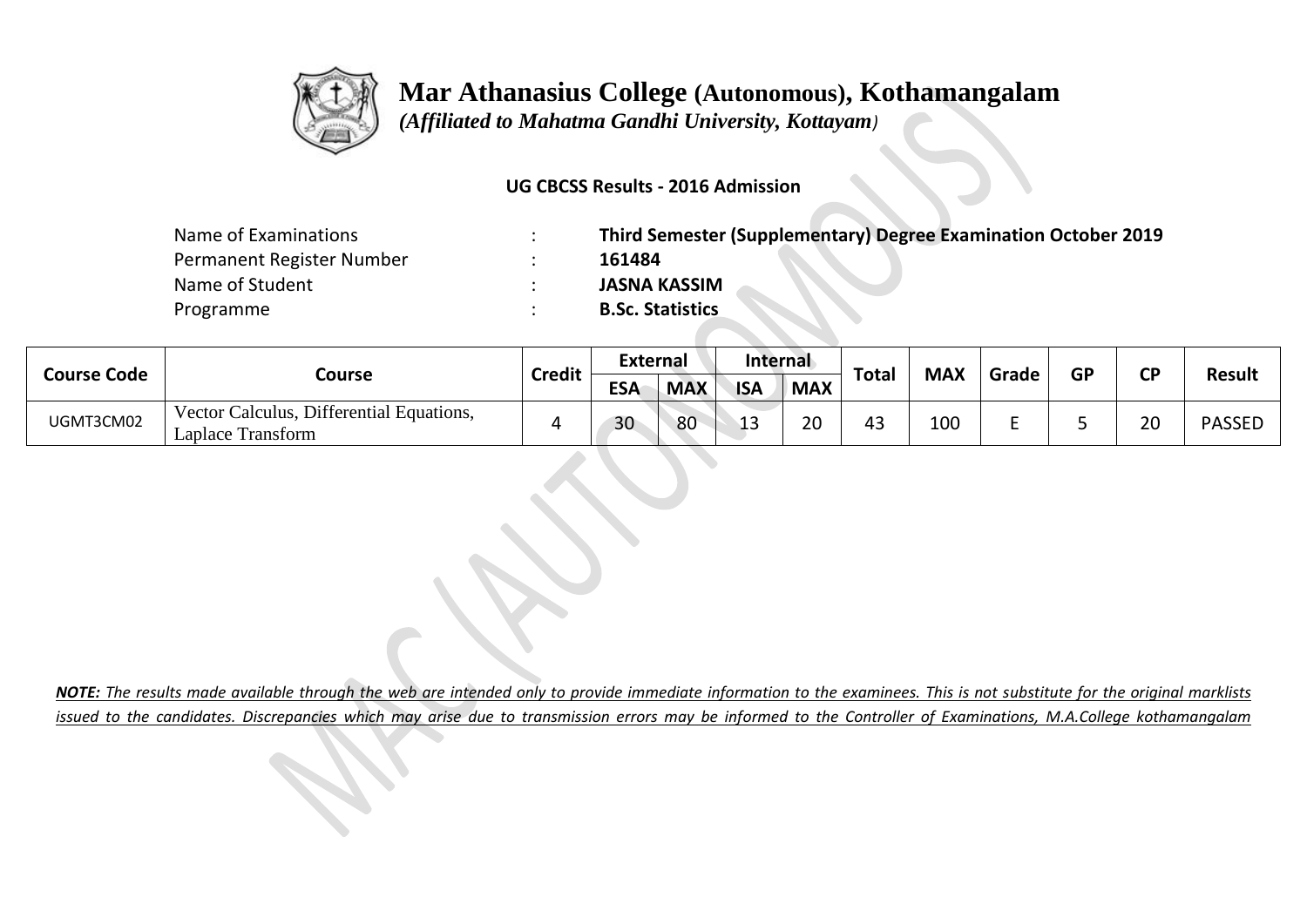

 *(Affiliated to Mahatma Gandhi University, Kottayam)*

### **UG CBCSS Results - 2016 Admission**

| Name of Examinations      | Third Semester (Supplementary) Degree Examination October 2019 |
|---------------------------|----------------------------------------------------------------|
| Permanent Register Number | 161489                                                         |
| Name of Student           | <b>NITHIN MOHANDAS</b>                                         |
| Programme                 | <b>B.Sc. Statistics</b>                                        |

| <b>Course Code</b> |                                                               |               |            | <b>External</b> |            | Internal   |              | <b>MAX</b> |       | <b>GP</b> | <b>CD</b> |               |
|--------------------|---------------------------------------------------------------|---------------|------------|-----------------|------------|------------|--------------|------------|-------|-----------|-----------|---------------|
|                    | Course                                                        | <b>Credit</b> | <b>ESA</b> | <b>MAX</b>      | <b>ISA</b> | <b>MAX</b> | <b>Total</b> |            | Grade |           |           | <b>Result</b> |
| UGMT3CM02          | Vector Calculus, Differential Equations,<br>Laplace Transform |               | 28         | 80              | . 1. 2     | 20         | 41           | 100        |       |           | 20        | <b>PASSEL</b> |